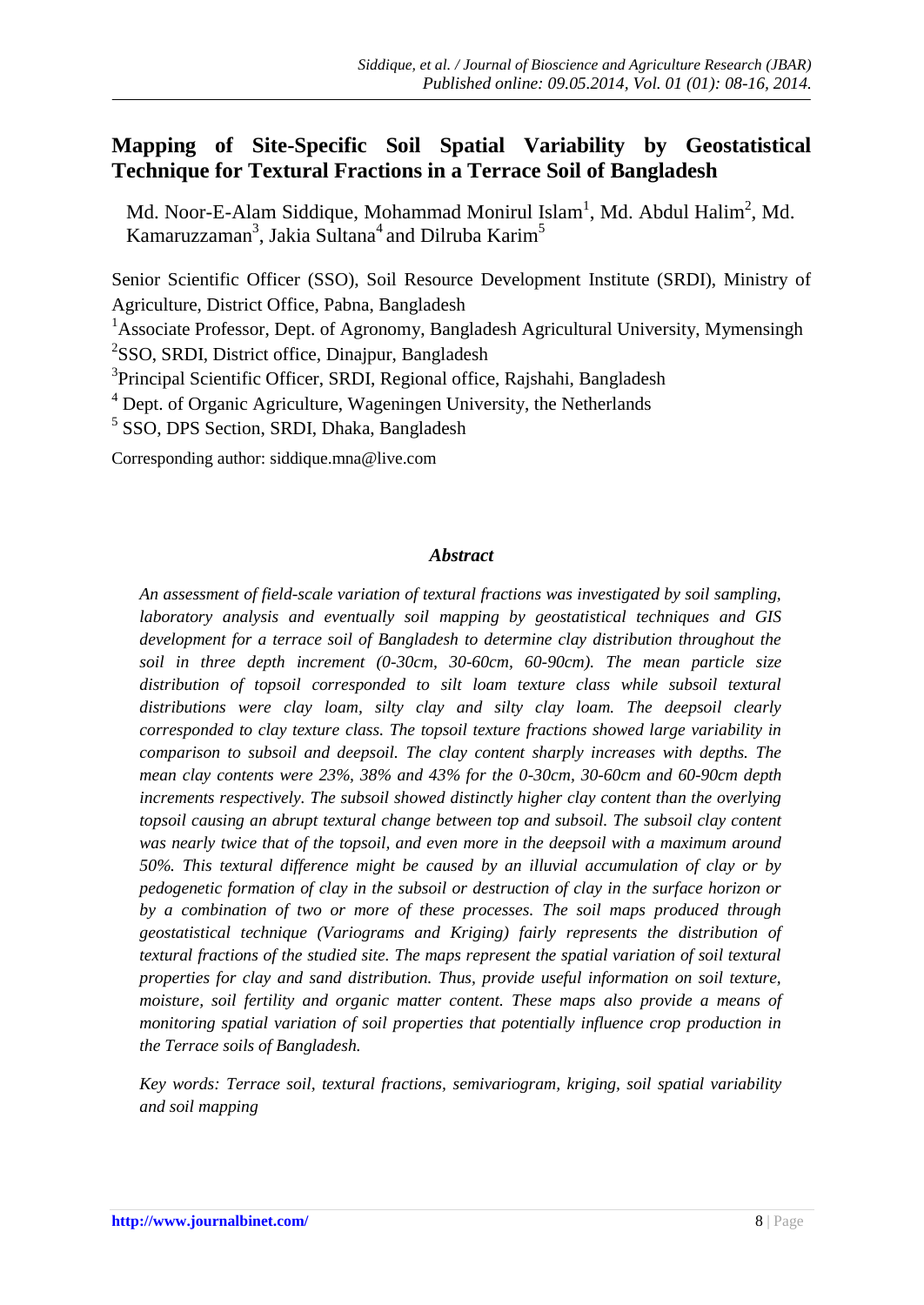# **Introduction**

The valuable soil resources of Bangladesh are either over-exploited or underutilized because of poor resource management. A land scarce country can hardly afford this. Landuse is determined mainly by the monsoon climate and the seasonal flooding which affects the greater part of the country. The high rainfall and seasonal flooding makes conditions particularly suitable for paddy cultivation, and hence paddy occupies about 80% of the cropped area. Over the past few decades, agriculture and monoculture of rice has caused degradation of agricultural land and environment due to extensive use of chemical fertilizers and pesticides. Now it is imperative to conduct soil characterization for better understanding and sustainable use of soil resources. The country comprises of three major physiographic units, Holocene floodplain (80%), Tertiary hills (12%) and Pleistocene terraces (8%) with a total land area of  $147,570 \text{ km}^2$  (BBS, 2008). The terrace area representing the second largest agriculturally important land type comprises of the Barind Tract (BT), Madhupur Tract and Akhaura Terrace. Within the BT, three major sub-units can be recognized mostly to the north-west of the country: level BT, high BT and north-eastern BT. The soils of the BT classified as deep and shallow grey terrace soil which are poorly drained, and have silty topsoil with mottled grey subsoil overlying a Tertiary clay substratum (Bramer, 2002 and 1996; Saheed, 1992).

The agricultural activities in the level BT mainly depend on seasonal rains. The soil bears poor natural fertility, low water holding capacity, low structural stability of topsoil and low organic matter with deficiency of plant nutrients, and considered as problem soil of Bangladesh (Bramer, 1996). Food security and sustained production of BT areas require sufficient inputs, proper management practices and preferred characterization of soils. Therefore, the study site is selected in BT to characterize the soil which will facilitate implementation of management decisions and optimize input requirements. Moreover, due to the lack of quantitative observations, the descriptions about soil attributes are inadequate in Bangladesh, and the country's typical soil polygon maps consists of boundaries which represent abrupt discontinuity where as soil attributes are heterogeneous and continuous in nature. Thus, an assessment of the field-scale variation of textural fractions was investigated for soil mapping of a terrace soil area of Bangladesh to determine clay distribution over three depths. Moreover, the study was undertaken for the preparation of soil maps governing the within field variability of textural fractions to enable optimum soil management and drainage for crop production in the terrace areas Bangladesh.

# **Materials and Method**

# **Location, geology and soil characteristics of Terrace soil of Bangladesh**

The terrace study site lies between latitude 25° 39'29" N and longitude 88°35'44" E in Birol Upazila, Dinajpur district, Bangladesh. The terrace soils, commonly known as Barind Tract (BT), are in the [Pleistocene](file:///C:\wiki\Pleistocene) [physiographic](file:///C:\wiki\Geomorphology) unit which occupies a nearly level to gently undulating landscape. This is mostly made up of older alluvium which differs from the surrounding [floodplain.](file:///C:\Users\shuvo\Downloads\F_0106.HTM) BT is floored by Pleistocene sediments which is compact and sticky known as the Madhupur Clay (MC). Major part of this tract is poorly drained, mottled, silty top soil merged with MC at shallower depth. The BT is fragmented, being made up separate uplifted fault blocks in the north eastern part of the country. It covers a total area of approximately 7,770 km² (Brammer, 2002 and 1996).The soil belongs to Amnura soil series and subgroup-Aeric Haplaquept and order-Inceptisols in the USDA *Soil*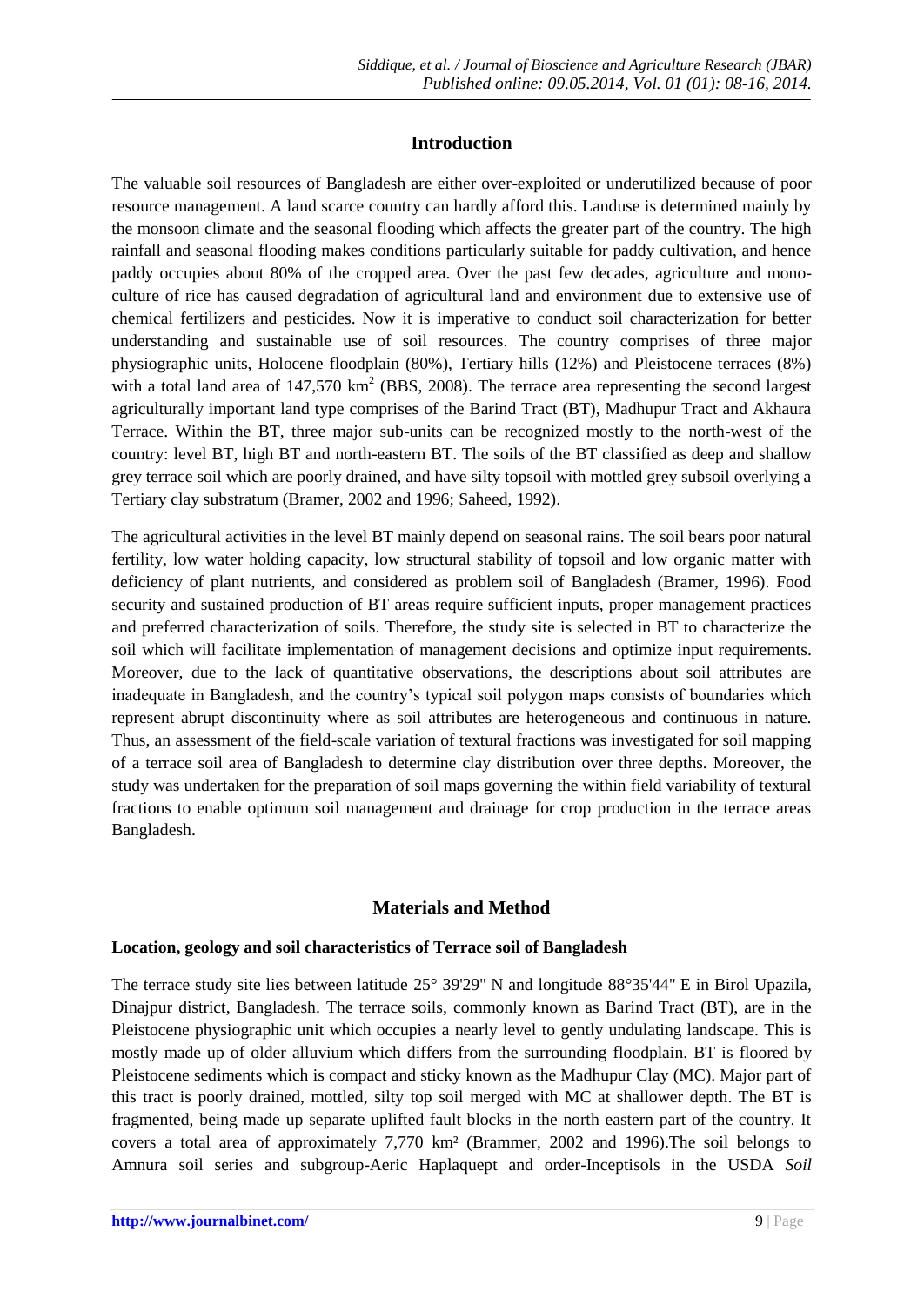*Taxonomy*. The cultivated layer is puddled and reduced in the monsoon season and under irrigated rice in the dry season. The soil becomes white and powdery when dry. The reaction is medium or strongly acidic when dry but the surface layer becomes neutral in reduced condition. The subsoil has a mixed yellowish brown and grey, red mottled, silty loam or silty clay loam texture which is commonly friable and porous. The soil shows a pronounced increase in mottles and clay content with depth. The substratum is strongly structured and compacted heavy plastic clay. The soil bears low natural fertility and has low moisture holding capacity (Brammer, 2002 and 1996).

## **Soil sampling design**

The field was sampled according to a grid sampling design at 104 locations on a 17 by 10 m grid basis from a representative area of 2.02 ha. Composite soil samples were collected from a radius of 1 m. Soil samples were taken at three depth increments (0-30 cm, 30-60 cm and 60-90 cm) through augering from the marked geo-referenced locations. The samples were analyzed by the Central laboratory, Soil Resource Development Institute (SRDI), Bangladesh.

## **Soil physical analysis**

Texture was determined by Hydrometer method described by Day, 1965. The pH was determined by a glass-electrode pH meter in the soil suspension having a soil:water ratio of 1:2.5, after 30 minutes of shaking.

## **Statistical and Geostatistical analysis**

The data analyses were conducted in three stages: i) Distribution was analyzed by classical statistics. Skewness is considered as the most common form of departure from normality. The exploratory statistical analyses were performed by PASW 18.0 (Predictive Analytics Software) Statistics, ii) to find out the spatial structure of the selected soil properties, variography was used, variograms were calculated and modelled with VARIOWIN 2.2 software (Pannatier, 1996) and iii) the kriged maps of spatial distribution of selected soil properties were constructed using SURFER Version 9.2 software (Golden Software, Inc.). Ordinary kriging was used throughout GIS development for mapping.

# **Results and Discussion**

The results include the exploratory and geostatistical data analysis of the observed physical properties. The objective was to configure the nature and extent of within-field variability of the study site through soil mapping. For this purpose, geo-referenced 312 soil samples from in the terrace soil were collected. The spatial variability of the soil properties were discussed according to topsoil, subsoil and deepsoil characteristics.

# **Descriptive statistics of soil properties**

The soil properties were approximately of symmetrical distribution. This was further confirmed by their respective coefficients of skewness. The mean particle size distribution of the topsoil corresponded to silt loam texture class while subsoil textural distributions were clay loam, silty clay and silty clay loam. The deepsoil clearly corresponded to clay texture class. The coefficient of variation (CV) of textural fractions (9-47%) showed considerable variation which was relatively high for sand fraction. The topsoil texture fractions showed large variability in comparison to subsoil and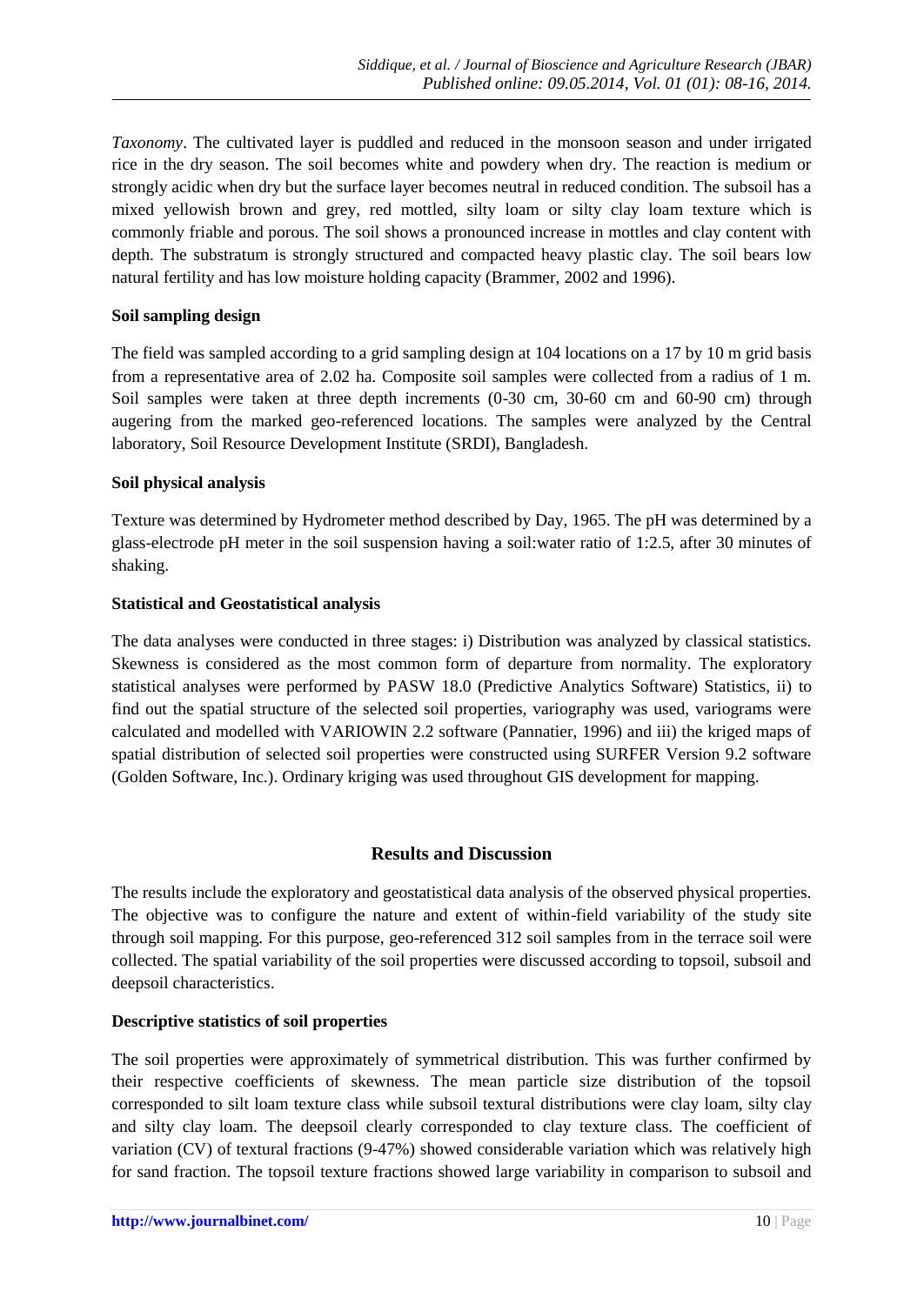deepsoil which was reflected by their respective CV`s (Table 1). Figures 1 shows the histograms of topsoil, subsoil and deepsoil clay content and frequency; it is evident that clay content is highest in deepsoil, higher in subsoil compared to topsoil clay content.

| Variable                | Mean | Median | Min | Max | Variance | Std.<br>dev. | <b>Skewness</b> | <b>Kurtosis</b> | <b>CV</b><br>$(\%)$ |  |  |  |
|-------------------------|------|--------|-----|-----|----------|--------------|-----------------|-----------------|---------------------|--|--|--|
| Top soil $(0-30$ cm $)$ |      |        |     |     |          |              |                 |                 |                     |  |  |  |
| Clay                    | 23   | 18     | 15  | 29  | 13.95    | 3.74         | $-0.28$         | $-0.98$         | 16                  |  |  |  |
| Silt                    | 60   | 56     | 49  | 70  | 30.29    | 5.50         | 0.00            | $-1.16$         | 9                   |  |  |  |
| Sand                    | 17   | 19     | 4   | 35  | 64.36    | 8.02         | 0.15            | $-1.11$         | 47                  |  |  |  |
| Subsoil (30-60cm)       |      |        |     |     |          |              |                 |                 |                     |  |  |  |
| Clay                    | 38   | 38     | 32  | 45  | 12.24    | 3.50         | 0.13            | $-1.27$         | 9                   |  |  |  |
| Silt                    | 40   | 30     | 32  | 47  | 11.88    | 3.45         | 0.20            | $-0.63$         | 9                   |  |  |  |
| Sand                    | 22   | 24     | 9   | 36  | 42.44    | 6.51         | $-0.27$         | $-0.10$         | 30                  |  |  |  |
| Deepsoil (60-90cm)      |      |        |     |     |          |              |                 |                 |                     |  |  |  |
| Clay                    | 43   | 44     | 34  | 55  | 21.27    | 4.61         | 0.00            | $-0.64$         | 11                  |  |  |  |
| Silt                    | 31   | 40     | 22  | 37  | 10.86    | 3.30         | $-0.23$         | $-0.31$         | 11                  |  |  |  |
| Sand                    | 26   | 27     | 12  | 39  | 42.83    | 6.54         | 0.04            | $-0.96$         | 25                  |  |  |  |

Table 1. Descriptive statistics of textural fractions of terrace soil samples,  $n = 104$ 



Figure 1. Histograms of a) topsoil clay, b) subsoil clay, and d) deepsoil clay in the terrace site

#### **Mapping of clay and sand content of terrace soil**

For mapping of textural fractions variograms were formulated accordingly for three depth increment of soil. The fitted spherical variograms for the clay and sand fractions of the studied site are shown in figure 2 while the model parameters are listed in table 2.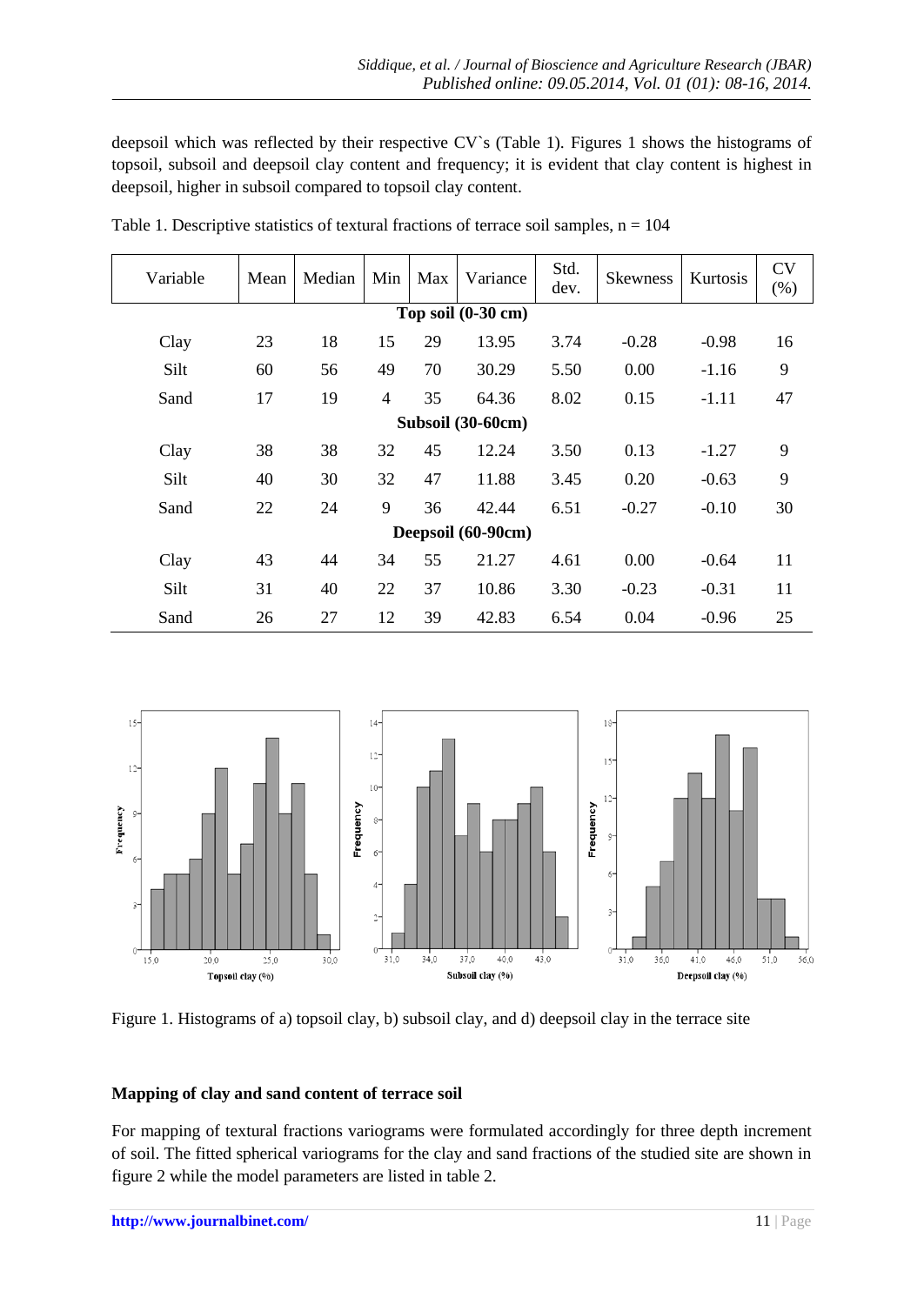|                                                            | Topsoil |          |      | Subsoil |      |      | Deepsoil |      |      |
|------------------------------------------------------------|---------|----------|------|---------|------|------|----------|------|------|
| Variograms parameters                                      | Clay    | Silt     | Sand | Clay    | Silt | Sand | Cla      | Silt | Sand |
| $C_0$ , nugget variance (mS m <sup>-1</sup> ) <sup>2</sup> | 2       | 13       | 16.7 | 5.8     | 4.5  | 15   | 7.3      |      | 22   |
| C, sill $(mS \, m^{-1})^2$                                 | 11.8    | 29.<br>4 | 58.1 | 11.8    | 10.9 | 35.1 | 20.3     | 10.5 | 43   |
| h, range $(m)$                                             | 30      | 30       | 35   | 42      | 18   | 30   | 32       | 42   | 42   |
| RNE, relative nugget effect (%)                            | 17      | 44       | 29   | 49      | 41   | 43   | 36       | 48   | 51   |

Table 2. Model parameters of omni-directional spherical variograms for textural fractions

The fitted models suggest that the variability is well structured in space and is isotopic (Table 2 and Figure 2). The presence of nugget variance might be due to short range variability which mainly takes place at distances smaller than the sampling interval. The ratio of nugget variance to the sill variance can be considered as a criterion to specify the spatial dependence of the variables. Cambardella et. al. (1994) suggested that if the ratio of nugget to the sill (RNE) is lower than 25%, spatial correlation is classified as high, 25 to 75% as medium and over 75% as low. The RNE of topsoil clay was 17% which means clay possessed a strong spatial dependence while for sub- and deepsoil clay the spatial dependence is moderate, the RNE value is 49% and 36% respectively. The sand content is moderately spatially dependent which is further explained by the respective RNE`s shown in table 2. On the other hand, the range of spatial dependence can be considered as the distance beyond which observations are not spatially correlated. The spatial dependence for topsoil and deepsoil clay is found at a nearly similar separation distance of 30 and 32 m respectively while the subsoil spatial autocorrelation become much weaker from 42 m apart. In case of sand distribution for each depths increment the approximate distance at which autocorrelation ceases were 35 m, 30 m and 42 m respectively.

The clay content sharply increases with depths in the terrace site (Table 1). The mean clay contents were 23%, 38% and 43% for the 0-30 cm, 30-60 cm and 60-90 cm depth increments respectively. The subsoil showed distinctly higher clay content than the overlying topsoil causing an abrupt textural change between top and subsoil. The subsoil clay content was nearly twice that of the topsoil, and even more in the deepsoil with a maximum around 50%. This textural difference might be caused by an illuvial accumulation of clay or by pedogenetic formation of clay in the subsoil or destruction of clay in the surface horizon or by a combination of two or more of these processes. However, the kriged clay content maps showed that the topsoil and subsoil clay content is relatively higher along the north-eastern side extending to the centre of the field including some area of the western corner of the field shown by dotted lines in figure 3a and dotted arrows in figure 3b. The deepsoil clay content somewhat follows a similar pattern.

The possible causes of clay distribution differences in the topsoil of the studied area might include:

a) the south-western side of the field is biologically more active as this part of the field get organic matter, and drainage usually follow south-west to north-east which cause the finer material (silt and clay) to be moved in that direction by drainage and also during puddling of the field, and

b) unstable silty topsoil along the north-eastern study side is eroded during the monsoon as there flows a stream of narrow tributary which occasionally overflows due to heavy monsoon rain or excess water from its river source.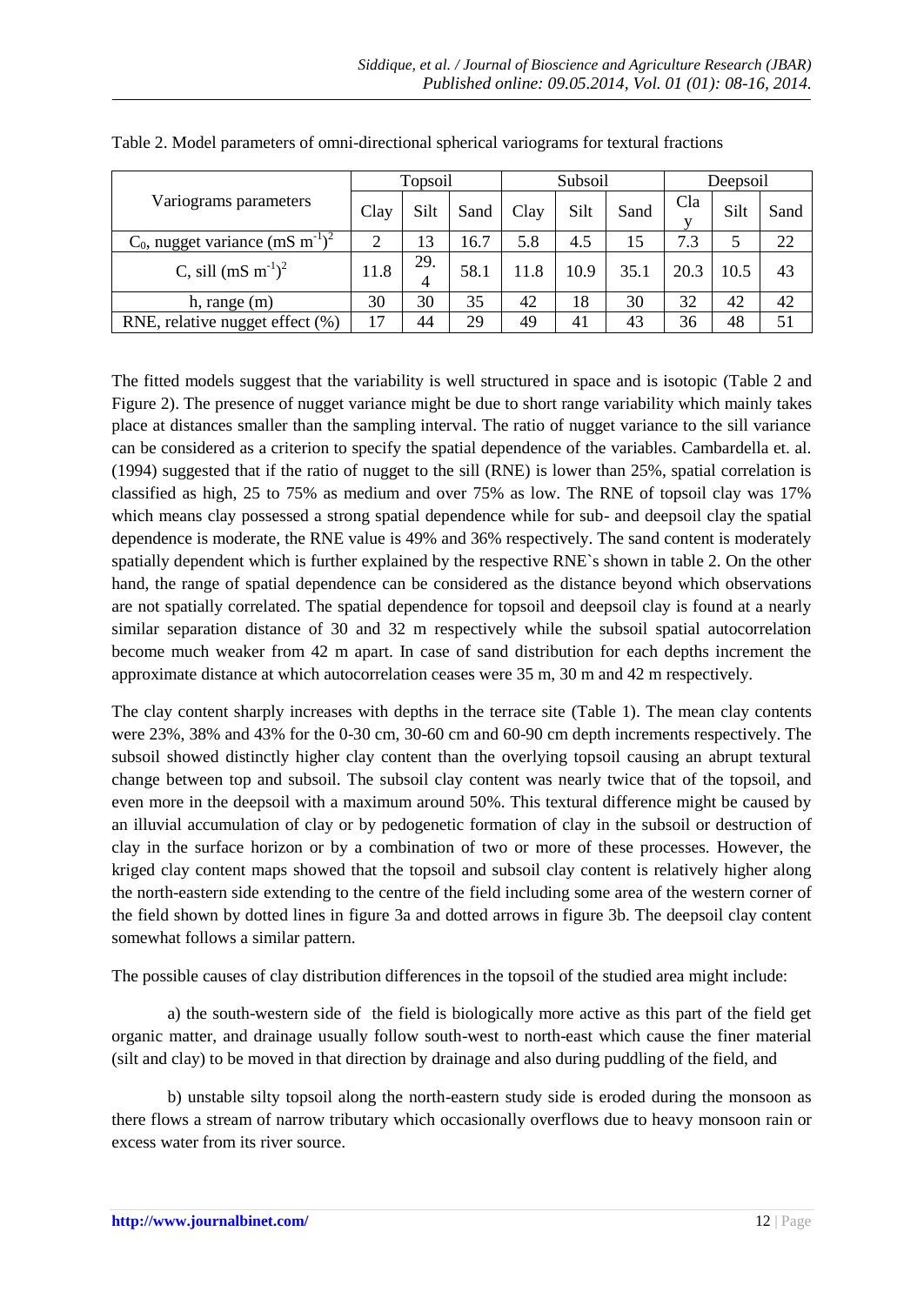





(c) Deepsoil clay (d) Topsoil sand







(e) Subsoil sand (f) Deepsoil sand

Figure 2. Variograms of clay (a, b and c) and sand fractions (d, e and f) in terrace site

Figure 3. The kriged estimated soil maps that illustrate topsoil clay (a), subsoil clay (b) and deepsoil clay (c) content (%) and associated spatial distribution; and topsoil sand (d), subsoil sand (e) and deepsoil sand (f) content (%) and associated spatial distribution in the terrace soil site of Bangladesh (refer to see the figures in next page)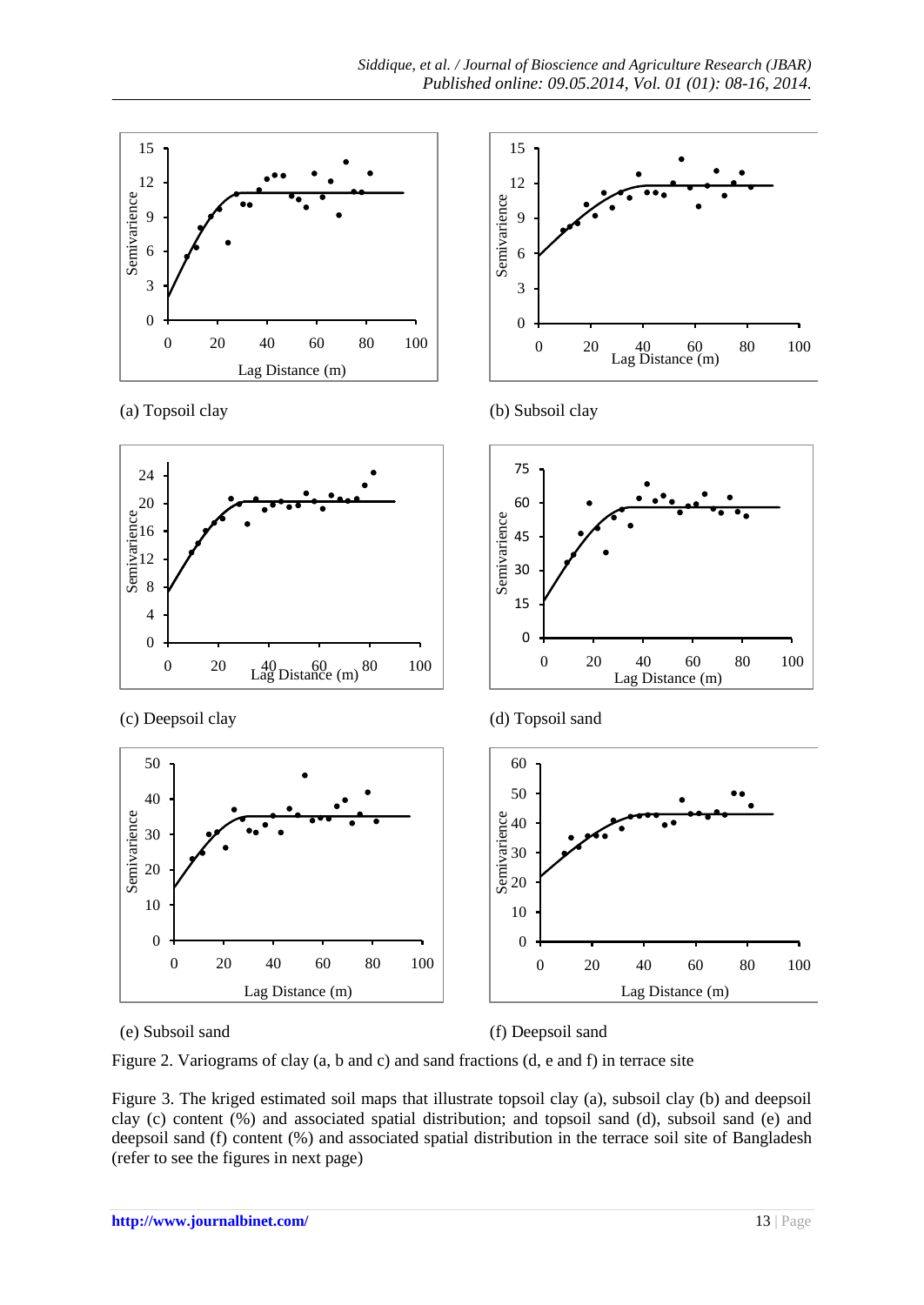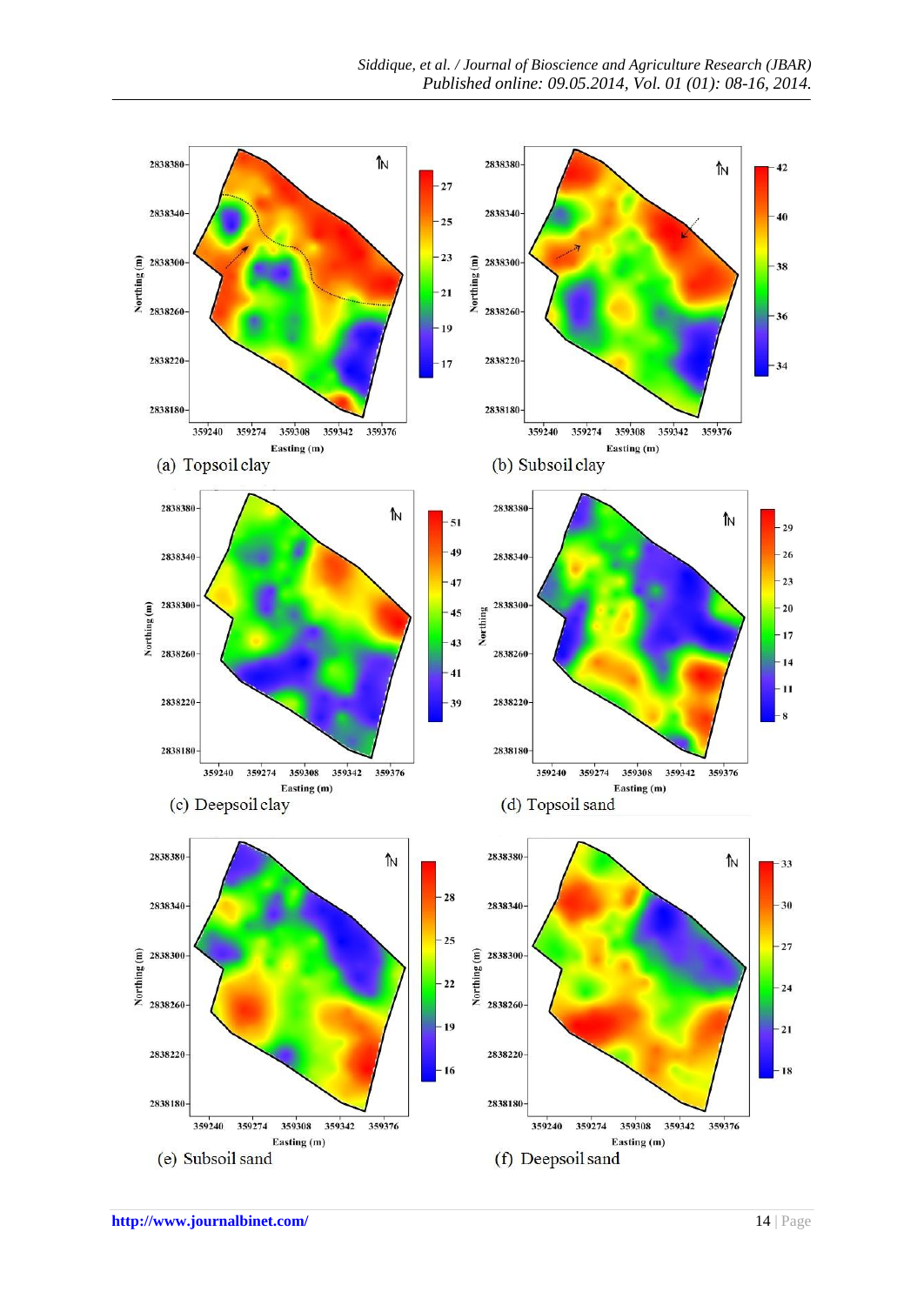## **Conclusion and Remarks**

The characteristic feature of the terrace soils of Bangladesh is the clay content below top soil, even more in the deeper soil, which has been characterized and further confirmed by this study. The subsoil clay content (30-60 cm) is almost twice (mean 38%) than the top soil (0-30 cm) clay content (mean 23%) and even more clay content (mean 43%) with stickiness in the deep soil (60-90 cm) as evidenced in this study. The soil texture maps produced through geostatistical technique (Variograms and Kriging) fairly represents the distribution of textural fractions (clay and sand) of the studied site. These soil texture maps represent the spatial variation of soil textural fractions for clay and sand distribution over the field. Thus, these maps can be potential basis to extract useful information on the weight and distribution pattern of sand, silt and clay particles, soil moisture content, soil fertility and organic matter content. These textural maps also provide means of monitoring the spatial variation of soil properties that potentially influence crop production. Furthermore, these maps can also guide soil sampling location, direction and sampling intensity during the soil survey programs, potential basis of soil fertility determination, and the planning and establishment of soil management options for agriculture. While the selection and further specification of site specific management zones could be feasible and integrated from these textural soil maps. However, optimized soil characterization and soil management for a sustainable cropping system could be initiated based on the findings of the study. Additionally, the lateral extent and depth of clayey substratum could be identified for the terrace soils using this geostatistical technique of soil mapping by a more deliberately weighted and adapted frameworks implemented over larger terrace areas of Bangladesh.

#### **Acknowledgements**

This study was done for partial fulfilment of Master of Science in Physical Land Resources by Md. Noor-E-Alam Siddique from the Dept. of Soil Management, Ghent University, Belgium under an International Master Course Program of VLIR during the years 2008-2010. The study was funded by the Belgium Development Cooperation and VLIR-UOS. The authors highly appreciate the cooperation and contribution of staff from Dept. of Soil Management, Ghent University, Belgium and staff of Soil Resource Development Institute, Ministry of Agriculture, Bangladesh.

#### **Reference**

- Brammer, H. 1996. The Geography of the soils of Bangladesh. The University Press Limited, Dhaka, Bangladesh.
- Brammer, H. 2002. Land use and land use planning in Bangladesh. The University Press Limited, Dhaka, Bangladesh.

BBS, 2008. Bangladesh Bureau of Statistics (BBS), Statistical Yearbook-2008. Dhaka-1222, Bangladesh.